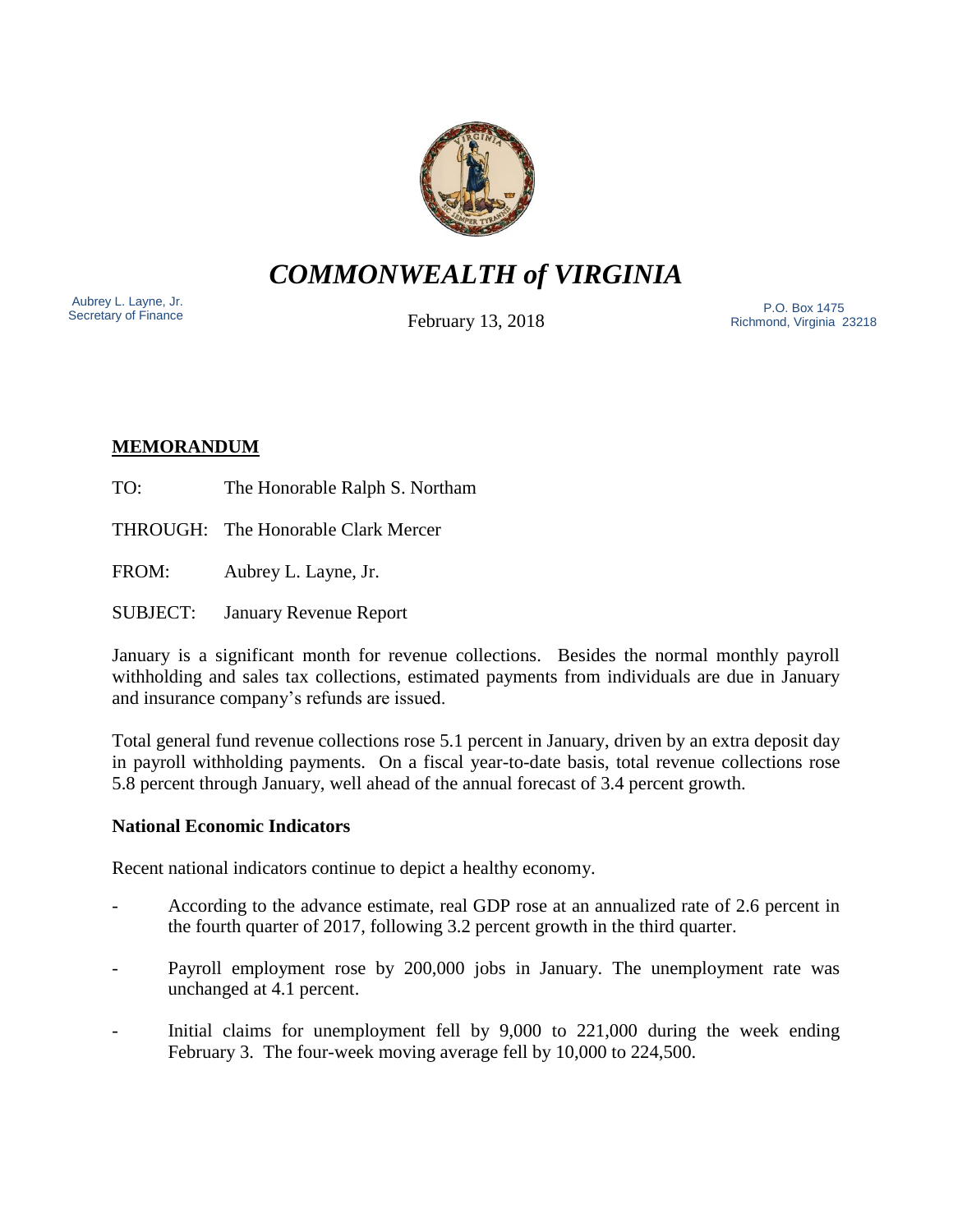- The Conference Board's index of leading indicators rose 0.6 percent in December following a 0.5 percent increase in November, suggesting the economic expansion remains on solid footing.
- The Conference Board's index of consumer confidence rose from 123.1 to 125.4 in January. The gain was driven by the expectations component while the present conditions component slightly declined for the month.
- Conditions in the manufacturing sector were somewhat better than expected in January. The Institute of Supply Management index fell from 59.3 to 59.1, but remains solidly in expansionary territory.
- The CPI rose 0.1 percent in December after a 0.4 percent increase in November. The index stands 2.1 percent above December 2016. Core inflation (excluding food and energy prices) rose by 0.3 percent and is 1.8 percent above a year ago.
- At its January meeting, the Federal Reserve left the federal funds target rate unchanged at 1.25 to 1.50 percent.

## **Virginia Economy**

In Virginia, payroll employment grew 0.9 percent in December from a year ago. Northern Virginia posted growth of 1.4 percent; Hampton Roads declined 0.9 percent; and Richmond-Petersburg rose 1.7 percent. The seasonally adjusted unemployment rate was unchanged at 3.7 percent and stands 0.4 percentage point below December of 2016.

The Virginia Leading Index rose 0.4 percent in December after increasing 0.3 percent in November. Auto registrations, initial claims, and the U.S. Leading Index improved in December while future employment was unchanged. The Bristol index declined in December while the Harrisonburg, Roanoke, and Blacksburg indexes were unchanged; the remaining seven regional indexes increased in December.

### **January Revenue Collections**

Total general fund revenue collections rose 5.1 percent in January, driven by an extra deposit day in payroll withholding payments. On a fiscal year-to-date basis, total revenue collections rose 5.8 percent through January, well ahead of the annual forecast of 3.4 percent growth.

*Net Individual Income Tax (70% of general fund revenues)*: Through January, collections of net individual income tax rose 6.8 percent from the same period last year, ahead of the annual estimate of 3.4 percent growth. Performance in each component of individual income tax is as follows:

*Individual Income Tax Withholding (64% of general fund revenues)*: With one more deposit day than January of last year, collections of payroll withholding taxes rose 14.0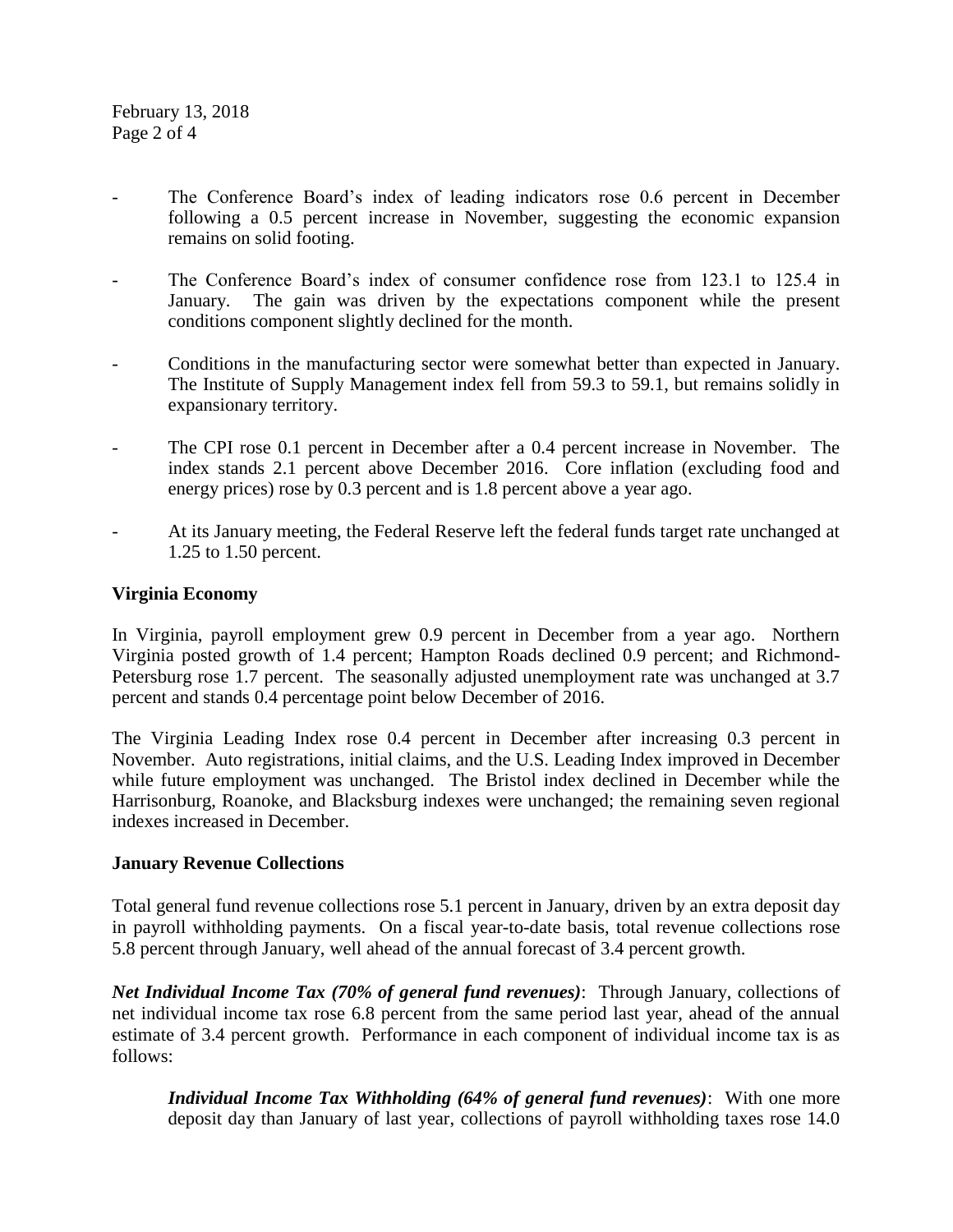percent for the month. Year-to-date, collections rose 4.7 percent, well ahead of the annual estimate of 3.5 percent growth.

*Individual Income Tax Nonwithholding (16% of general fund revenues)*: Collections in nonwithholding were \$448.7 million compared with \$442.5 million in January of last year, an increase of 1.4 percent.

December and January are significant months for collections in this source, and receipts can be distorted by the timing of payments. Taxpayers have until January 16 to submit their fourth estimated payment for tax year 2017 and some of these payments are received in December so the two months must be considered together to assess growth Receipts of nonwithholding for the two-month period rose 40.3 percent from last year. Year-to-date, collections rose by 20.2 percent, ahead of the annual estimate of a 4.3 percent increase.

*Individual Income Tax Refunds*: In January, the Department of Taxation issued \$43.5 million in refunds compared with \$31.0 million in the same period last year. The main income tax filing season begins in February.

*Sales Tax (18% of general fund revenues)*: Collections of sales and use taxes, reflecting December sales, rose 0.8 percent in January. The combined December and January receipts, representing the bulk of the holiday shopping season, was 0.4 percent above the same period last year. On a year-to-date basis, collections have risen 3.2 percent, close to the annual estimate of 3.0 percent growth.

*Corporate Income Tax (5% of general fund revenues)*: Collections of corporate income taxes were \$35.4 million in January, compared with receipts of \$49.0 million in January of last year. Year-to-date collections have increased 15.5 percent from the same period last year, ahead of the annual estimate of 5.7 percent growth.

*Wills, Suits, Deeds, Contracts (2% of general fund revenues)*: Collections of wills, suits, deeds, and contracts – mainly recordation tax collections – were \$27.8 million in January, compared with \$25.5 million in January of last year, an increase of 8.9 percent. On a year-to-date basis, collections are down 1.9 percent, trailing the annual forecast of 3.3 percent growth.

*Insurance Premiums (2% of general fund revenues)*: Chapter 896 of the 2007 Acts of the Assembly required that \$168.0 million of collections in this source be transferred to the Transportation Trust Fund in fiscal year 2018 before making any deposits to the general fund. The required transfer was completed in December.

January was a negative month in this source as refunds were issued to insurance companies. Several large prior year refunds related to the Historic Rehabilitation Tax Credit drove the increase in refunds this month. Year-to-date collections through January were \$42.0 million compared with \$68.2 million in the same period last year.